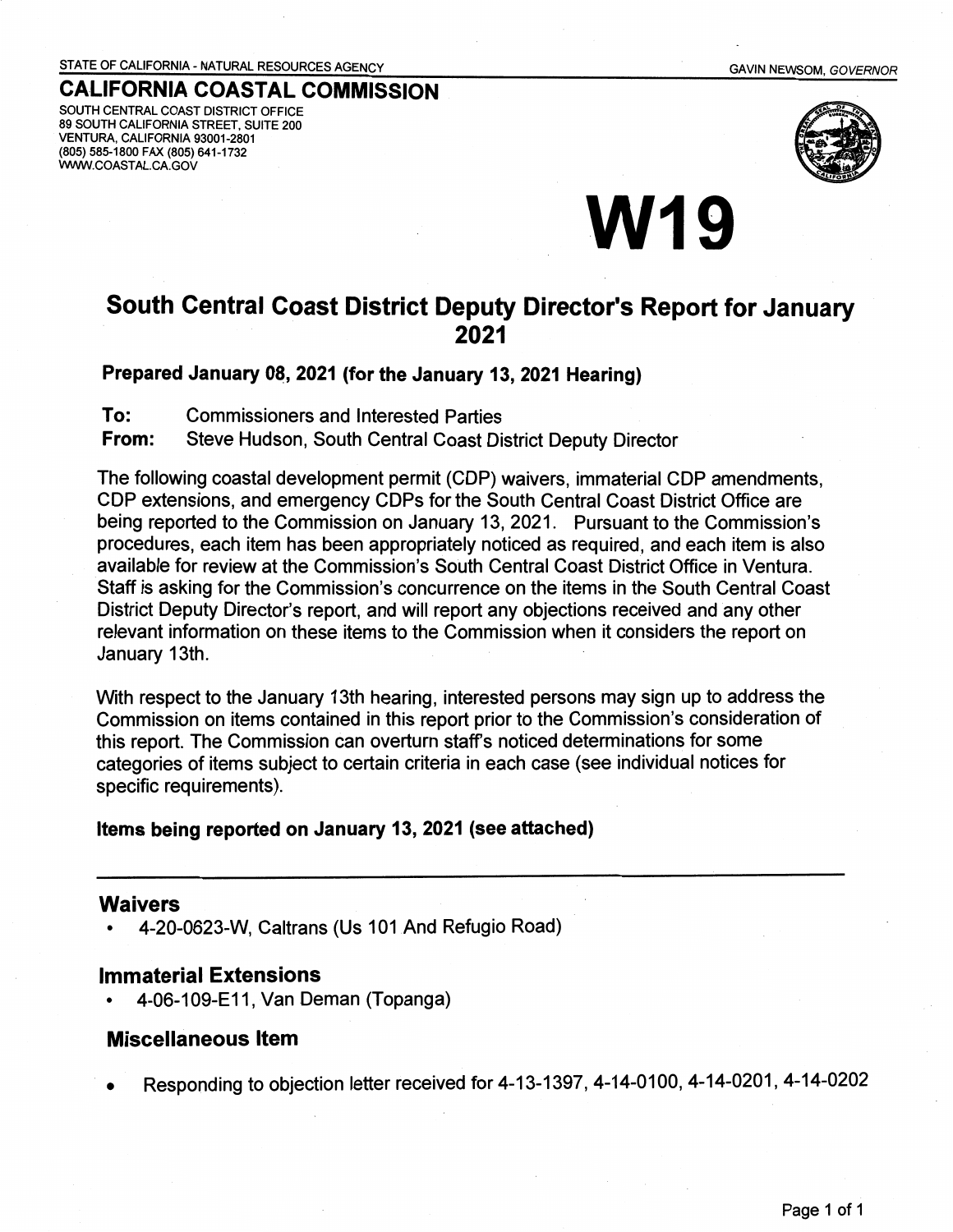STATE OF CALIFORNIA- NATURAL RESOURCES AGENCY **GOVERNOR** 

GAVIN NEWSOM,

**CALIFORNIA COASTAL COMMISSION**  SOUTH CENTRAL COAST DISTRICT OFFICE 89 SOUTH CALIFORNIA STREET, SUITE 200 VENTURA, CALIFORNIA 93001-2801 PH (805) 585-1800 FAX (805) 641-1732 WWW.COASTAL.CA.GOV



December 23, 2020

### **Coastal Development Permit De Minimis Waiver Coastal Act Section 30624.7**

Based on the project plans and information provided in your permit application for the development described below, the Executive Director of the Coastal Commission hereby waives the requirement for a Coastal Development Permit pursuant to Section 13238.1, Title 14, California Code of Regulations. If, at a later date, this information is found to be incorrect or the plans revised, this decision will become invalid; and, any development occurring must cease until a coastal development permit is obtained or any discrepancy is resolved in writing.

**Waiver:** 4-20-0623-W

**Applicant:** Caltrans

**Location:** US 101 and Refugio Road, Santa Barbara County

**Proposed Development:** Perform geotechnical investigation borings to further the engineering design for the future replacement of the US-101 Refugio Bridge, consisting of three 6-inch diameter test borings to perform in-situ soil testing Standard Penetration Tests {SPT), collect soil samples for laboratory testing, classification, developing a subsurface soil profile, and assess potential for liquefaction. Two of the borings will be performed in the median area of US-101 and one boring will be formed on the shoulder of Refugio Road.

**Rationale:** All of the borings will be within areas that are disturbed or consist of nonnative grasses and do not include any environmentally sensitive habitat area {ESHA). Caltrans has submitted plans for drilling procedures that ensure drilling fluids are fully contained and re-circulated through a closed system, and that soil cuttings and drilling wastes are fully contained for removal to an appropriate disposal site with all necessary permits. Borings will be backfilled with a grout and water mixture that is allowed to cure overnight. Access will be achieved via existing roads and all vehicles and materials will be staged or stored within existing disturbed areas with minimal disturbance to vegetation. Best Management Practices will be implemented during construction to prevent any potential impacts to water quality during drilling operations. Vehicular and pedestrian access will be maintained during construction. As proposed, the geotechnical investigation borings and SPTs will be performed in a manner that will not result in any significant adverse impacts to sensitive species and habitats, water quality,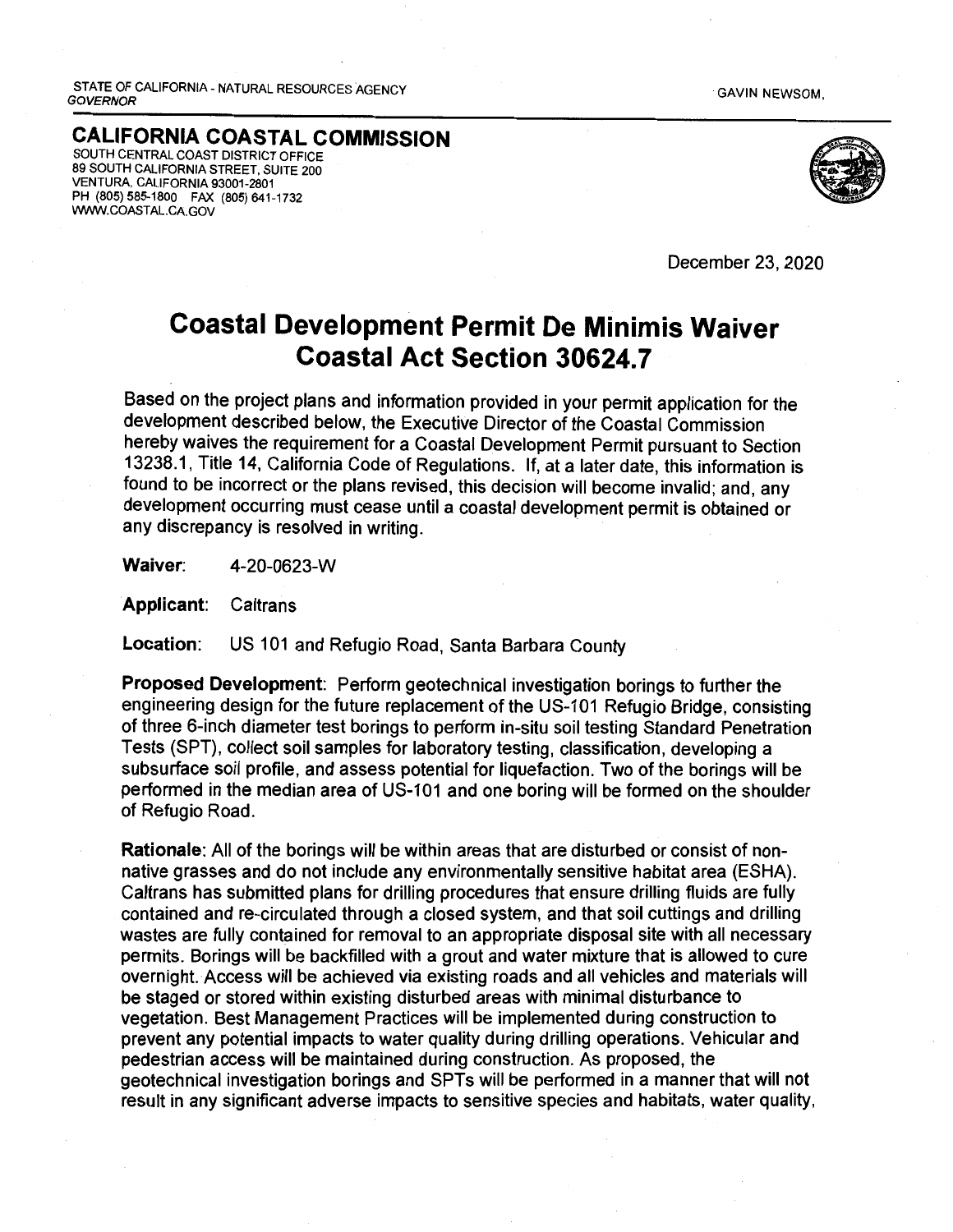#### **Coastal Development Permit De Minimis Waiver**  4-20-0623-W

or public access. Therefore, the proposed project is consistent with all applicable Chapter 3 policies of the Coastal Act and the County of Santa Barbara LCP.

The proposed development will not adversely impact coastal resources, public access, or public recreation opportunities, and is consistent with past Commission actions in the area and Chapter Three policies of the Coastal Act.

This waiver will not become effective until reported to the Commission at its January 2021 meeting and the site of the proposed development has been appropriately noticed, pursuant to 13054(b) of the California Code of Regulations. The Notice of Pending Permit shall remain posted at the site until the waiver has been validated and no less than seven days prior to the Commission hearing. If four (4) Commissioners object to this waiver of permit requirements, a coastal development permit will be required.

Sincerely,

John Ainsworth **Executive Director** 

Wesley Horn Coastal Program Analyst

cc: Commissioners/File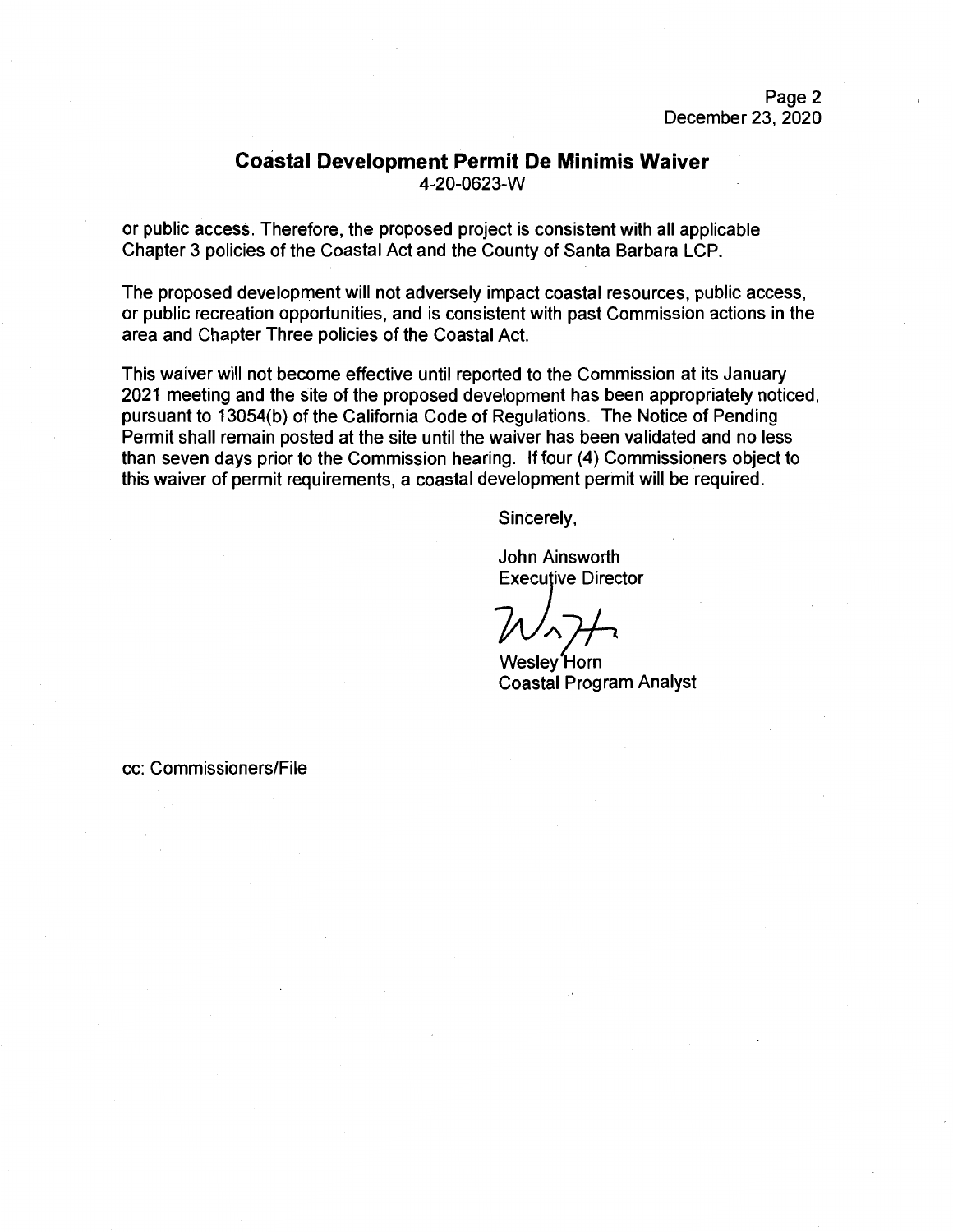**CALIFORNIA COASTAL COMMISSION**  SOUTH CENTRAL COAST DISTRICT OFFICE 89 SOUTH CALIFORNIA STREET, SUITE 200 VENTURA, CALIFORNIA 93001-2801 PH (805) 585-1800 FAX (805) 641-1732 WWW.COASTAL.CA.GOV



December 30, 2020

#### **NOTICE OF EXTENSION REQUEST FOR COASTAL DEVELOPMENT PERMIT**

Notice is hereby given that Alessandra Sandron has applied for a one year extension of 4-06- 109 granted by the California Coastal Commission on December 11, 2008

for: Construction of a 3-story, 5,704 sq. ft. 35 ft. high single family home with a detached 700 sq. ft. garage with a 645 sq. ft. guest unit above, pool, septic system, 115 ft. long access driveway and fire department turn around, and approximately 1,600 cu. yds. grading (1,500 cu. yds. cut, 100 cu. yds. fill, and 1,400 cut. export). The proposal also includes removal of an unpermitted 840 sq. ft. storage shed and adjacent smaller shed presently located in the development area where the residence and fire department turnaround will be constructed. AMENDED TO: Revisions to the design of the approved single-family residence, which include reducing the overall size of the residence from 5,704 sq. ft. to 3,575 sq. ft., eliminating the approved 1,586 sq. ft. lowest level basement area and associated 1,000 cu. yds. of basement excavation, and reducing the height of the residence from 35 ft. to 24 ft.. The swimming pool is also proposed to be reshaped in the same approved location to better conform to the contours of the site. All other components of the approved project would remain unchanged.

at: 21941 Saddle Peak Rd, Topanga (Los Angeles County) (APN(s): 4438038001)

Pursuant to Section 13169 of the Commission Regulations, the Executive Director has determined that there are no changed circumstances affecting the proposed development's consistency with the Coastal Act. The Commission Regulations state that "if no objection is received at the Commission office within ten (10) working days of publishing notice, this determination of consistency shall be conclusive... and the Executive Director shall issue the extension." If an objection is received, the extension application shall be reported to the Commission for possible hearing.

Persons wishing to object or having questions concerning this extension application should contact the district office of the Commission at the above address or phone number.

Sincerely,

John Ainsworth Executive Director

Julie Reveles Staff Services Analyst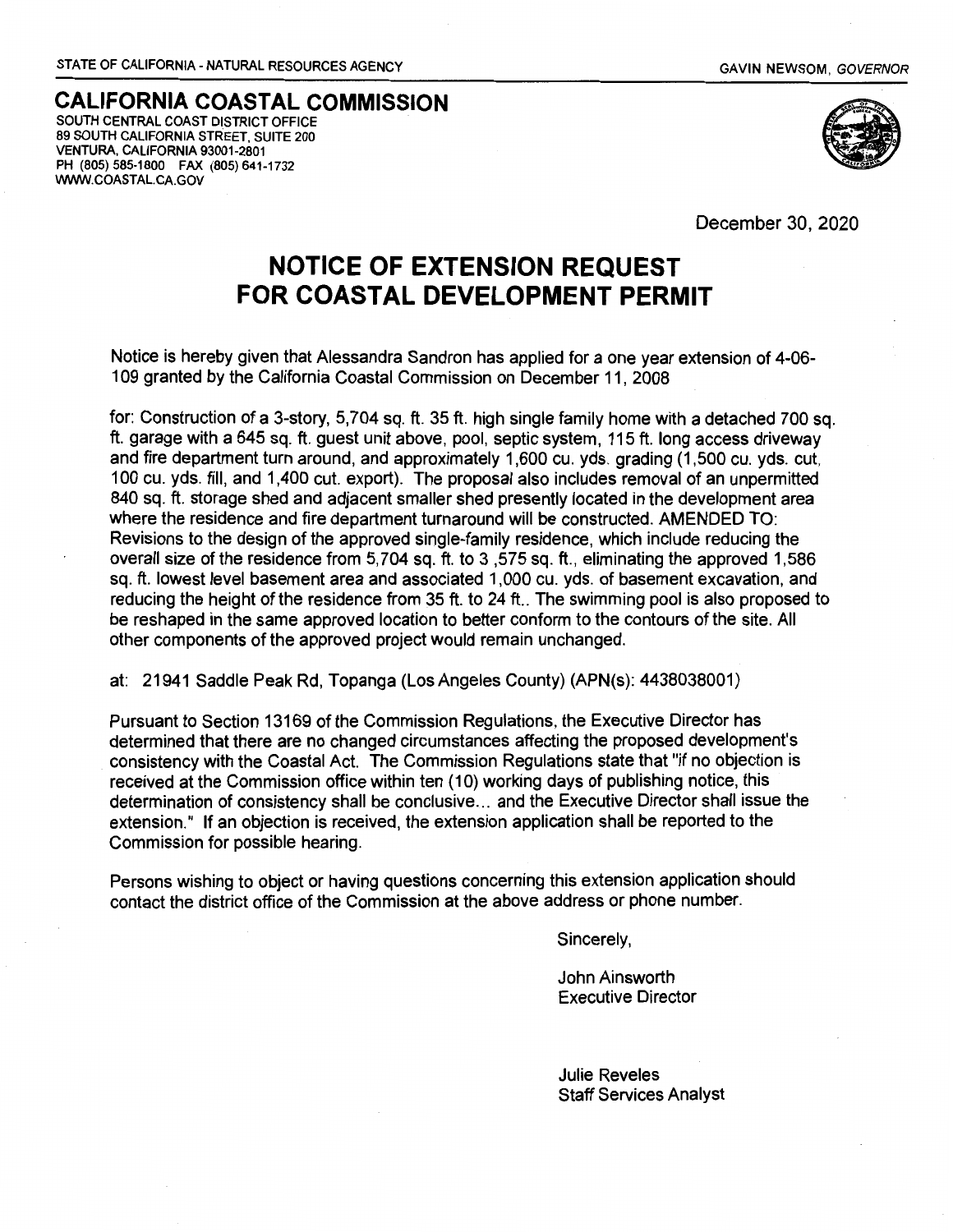**CALIFORNIA COASTAL COMMISSION** SOUTH CENTRAL COAST DISTRICT OFFICE 89 SOUTH CALIFORNIA STREET, SUITE 200 VENTURA, CA 93001-2801 VOICE (805) 585-1800 FAX (805) 641-1732



#### **OBJECTION RECEIVED TO EXECUTIVE DIRECTOR'S DETERMINATION**

| <b>January 8, 2021</b><br>Date: |  |
|---------------------------------|--|
|---------------------------------|--|

**To:** Commissioners and Interested Persons

**From:** John Ainsworth, Executive Director

**Re:** Objection to Executive Director's Determination Regarding Extensions of Coastal Development Permit (CDP) Nos. 4-13-1397 (Eucalyptus Ranch LP), 4-14-0100 (Hacienda Robles LP), 4-14-0201 (Pepper Creek LP), and 4-14-0202 (Canary Island Palm LP)

The applicants for the subject Coastal Development Permits submitted applications for oneyear time extensions to CDP Nos. 4-13-1397 (Eucalyptus Ranch LP), 4-14-0100 (Hacienda Robles LP), 4-14-0201 (Pepper Creek LP), and 4-14-0202 (Canary Island Palm LP). The permits were previously approved by the Commission on February 12, 2015 and authorized construction of four new single family residences on four separate adjoining parcels at 3215, 3217, 3221, and 3219 Serra Road, Santa Monica Mountains, Los Angeles County.

The Executive Director determined that there were no changed circumstances affecting the proposed development's consistency with the Coastal Act, and notice of this determination was mailed on November 25, 2020, and also posted at the project site. This determination was reported to the Commission at the December 10, 2020 Commission meeting. Pursuant to the Commission's Regulations, 14 Cal. Admin. Code Section 13169(c):

*If the executive director received a written objection to his or her determination but concludes that the objection does not identify changed circumstances that may affect the consistency of the development with the Coastal Act or a certified local coastal program, if applicable, the executive director shall report this conclusion to the commission at the same time that the executive director reports the determination to the commission in accordance with subsection (b) above. The executive director shall provide a copy of the letter(s) of objection to the commission with the report. If three commissioners object to the extension on grounds that there are changed circumstances that affect consistency, the executive director shall schedule the extension for hearing(s) in accordance with subsection (d) below. If three commissioners do not object to the extension, the time for commencement of development shall be extended for one year from the expiration date of the permit.*

A letter of objection to the Executive Director's determination regarding the extension requests were received on December 2, 2020 from Ed Casey on behalf of Forever Malibu 1, LLC, Forever Malibu 2, LLC, and Forever Malibu 3, LLC (collectively "Forever Malibu"), which own the property located at 3250 Serra Road (APN 4452-026-010). The letter of